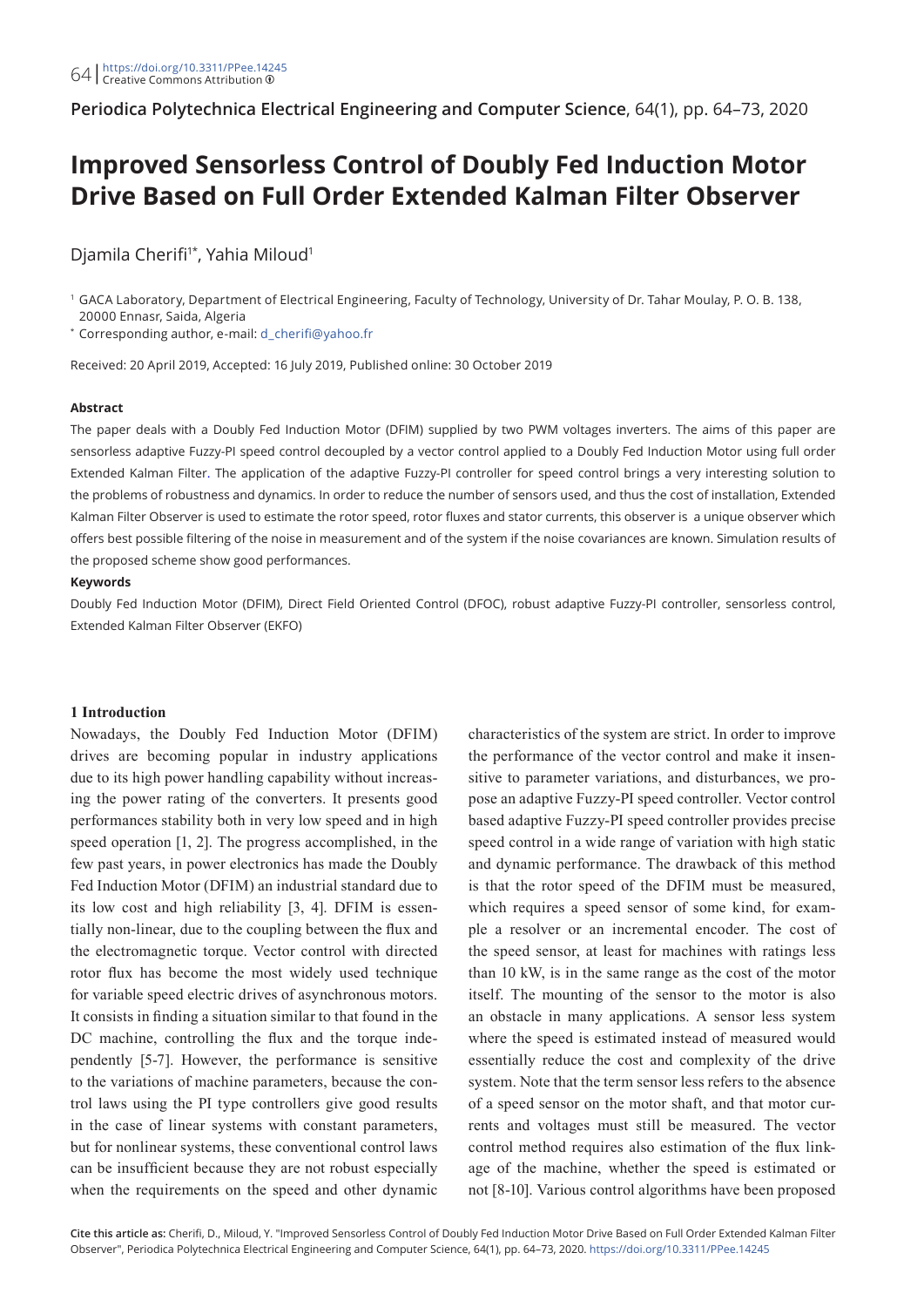for the elimination of speed and position sensors: estimators using state equations, artificial intelligence, Model Reference Adaptive System (MRAS), Extended Kalman Filters (EKF), Extended Luenberger Observer (ELO), sliding mode observer ect. ... [11]. This paper proposes a sensorless direct field oriented strategy based on the full order Extended Kalman Filter Observer.

The Extended Kalman Filter (EKF) is applied to nonlinear, time-varying stochastic systems, this observer is a unique observer which offers best possible filtering of the noise in measurement and of the system if the noise covariances are known. The advantage of EKF is that they can combine parameter and state estimation. The algorithm is based on a mathematical model representing the machine dynamics taking into account plant and measurement noise. The EKF has the advantages of considering modeling errors and inaccuracy as well as measurement errors in addition to accurate speed estimation over a wide speed range [12]. This paper is organized as follows:

- Section 2 dynamic model of DFIM is reported;
- principle of field-oriented controller is given in Section 3.
- The proposed solution is presented in Section 4.
- In Section 5, results of simulation tests are reported.
- Finally, Section 6 draws conclusions.

#### **2 Doubly Fed Induction Motor model**

The chain of energy conversion adopted for the power supply of the DFIM consists of two converters, one on the stator and the other one on the rotor. A filter is inserted between the two converters, as shown in Fig. 1.

The structure of DFIM is very complex. Therefore, in order to develop a model, it is necessary to consider the following simplifying assumptions: the machine is



**Fig. 1** General scheme of DFIM drive installation **butained** by the Eq. (5) [15]:

symmetrical with constant air gap; the magnetic circuit is not saturated and it is perfectly laminated, with the result that the iron losses and hysteresis are negligible and only the windings are driven by currents; the m.m.f created in one phase of stator and rotor are sinusoidal distributions along the gap [13].

By this means, a dynamic model of the DFIM in stationary reference frame can be expressed by:

$$
\begin{cases}\n\frac{d}{dt}i_{sd} = -\lambda i_{sd} + \omega_s i_{sq} + \frac{K}{T_r}\phi_{rd} + \omega_{r}K\phi_{rq} + \frac{1}{\sigma L_s}v_{sd} - K v_{rd} \\
\frac{d}{dt}i_{sq} = -\omega_s i_{sq} - \lambda i_{sq} - \omega_{r}K\phi_{rd} + \frac{K}{T_r}\phi_{rq} + \frac{1}{\sigma L_s}v_{sq} - K v_{rq} \\
\frac{d}{dt}\phi_{rd} = \frac{L_m}{T_r}i_{sd} - \frac{1}{T_r}\phi_{rd} + \omega_{r}A\phi_{qr} + v_{rd} \\
\frac{d}{dt}\phi_{rq} = \frac{L_m}{T_r}i_{sq} - \omega_{r}A_{rd} - \frac{1}{T_r}\phi_{rq} + v_{rq} \\
\frac{d}{dt}\omega = \frac{3}{2J}p^2 \frac{L_m}{L_r}(\phi_{rd}i_{sq} - \phi_{rq}i_{sd}) - \frac{F}{J}\omega - \frac{C_r}{J}\n\end{cases} \tag{1}
$$

with:

$$
T_r = \frac{L_r}{R_r}; \ T_s = \frac{L_s}{R_s}; \ \lambda = \frac{1}{\sigma T_r}; \ K = \frac{L_m}{\sigma L_s L_r};
$$
  

$$
\sigma = 1 - \frac{L_m^2}{L_s L_r}; \ \omega = p.\Omega.
$$

The electromagnetic torque is expressed by:

$$
T_{em} = \frac{3}{2} \frac{p L_m}{L_r} \left( \phi_{rd} . i_{sq} - \phi_{rq} . i_{sd} \right). \tag{2}
$$

#### **3 Vector control by rotor flux orientation**

The main objective of the vector control of DFIM is as in DC machines, to independently control the torque and the flux; this is done by using a *d-q* rotating reference frame synchronously with the rotor flux space vector. The *d*-axis is then aligned with the rotor flux space vector [14]. Under this condition we get:

$$
\phi_{rq} = 0, \ \phi_r = \phi_{rd}.\tag{3}
$$

So, we can write:

$$
T_{em} = \frac{3}{2} \times \frac{p L_m}{L_r} \left( \phi_{rd} \times i_{sq} \right). \tag{4}
$$

For the Direct Rotor Flux Orientation (DFOC) of DFIM, accurate knowledge of the magnitude and position of the rotor flux vector is necessary. In a DFIM motor mode, as stator and rotor currents are measurable, the rotor flux can be estimated (calculated). The flux estimator can be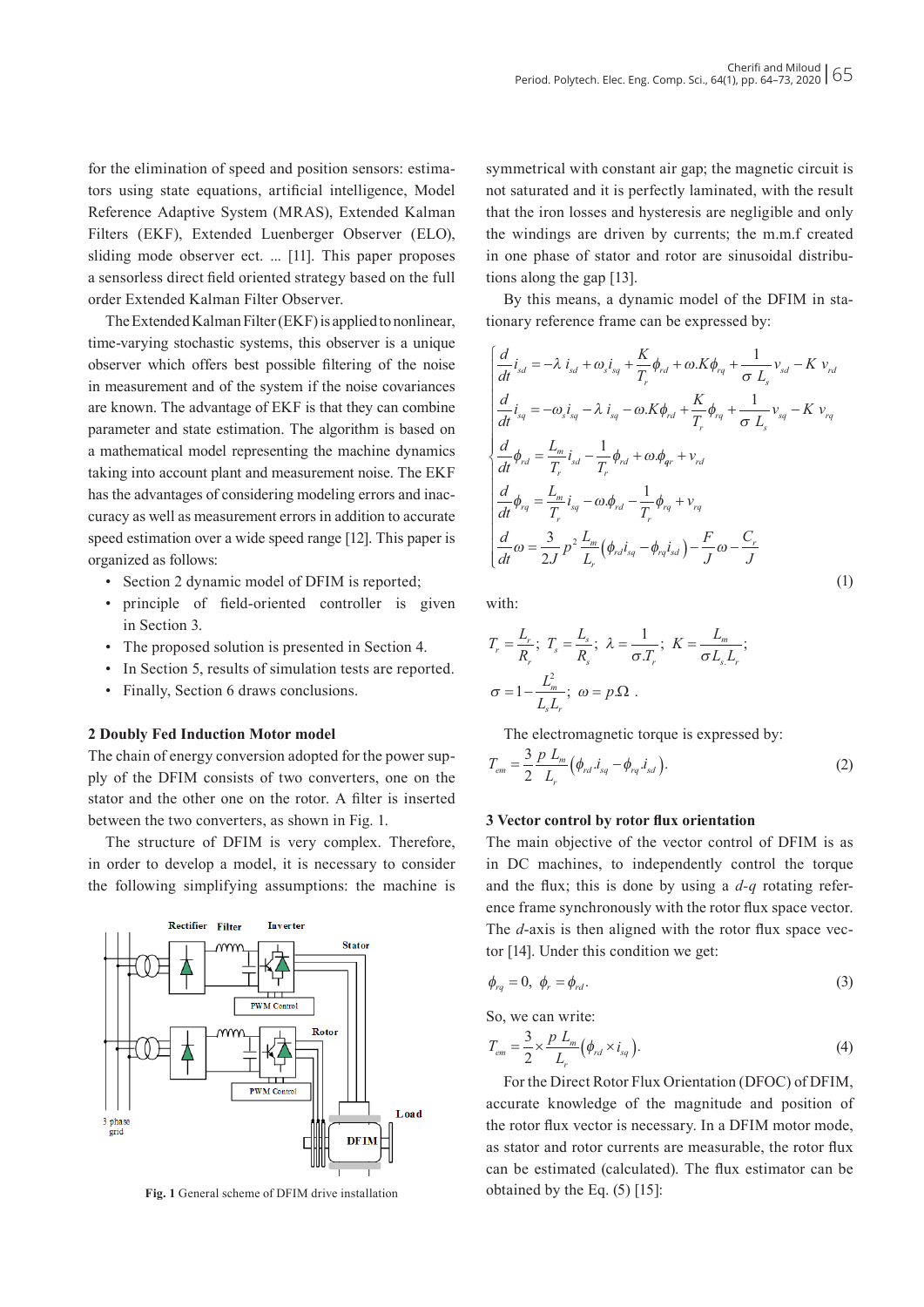$$
\phi_r = \sqrt{\phi_{r\alpha}^2 + \phi_{r\beta}^2} \text{ and } \theta_s = \tan^{-1} \left( \frac{\phi_{r\beta}}{\phi_{r\alpha}} \right). \tag{5}
$$

# **3.1 The speed control of the DFIM by an adaptive Fuzzy-PI controller**

In order to achieve good performance of sensorless vector control, we propose a robust adaptive Fuzzy-PI speed controller.

In what follows, we show the synthesis and description of the adaptation of the PI controller by a fuzzy system method:

- The fuzzy inference mechanism adjusts the PI parameters and generates new parameters during the process control. It enlarges the operating area of the linear controller (PI) so that it also works with a non-linear system [16, 17].
- The input of the fuzzy adapter are:
	- the error  $(e)$  and
	- the derivative of error ( ∆*e* ).
- The outputs are:
	- the normalized value of the proportional action  $(k'_{p})$  and
	- the normalized value of the integral action  $(k'_i)$ .

The normalization PI parameters are given by Eqs. (6), (7) [18]:

$$
k'_{p} = \left(k_{p} - k_{p\min}\right) \Big/ \left(k_{p\max} - k_{p\min}\right) \tag{6}
$$

$$
k'_{i} = (k_{i} - k_{i_{\min}})/(k_{i_{\max}} - k_{i_{\min}}).
$$
\n(7)

The parameters  $k'_p$  and  $k'_i$  are determined by a set of fuzzy rules of the form. If *e* is  $A_i$ , and  $\Delta e$  is  $B_i$ , then  $k'_p$ is  $C_i$ , and  $k'_i$  is  $D_i$ . Where  $A_i$ ,  $B_i$ ,  $C_i$  and  $D_i$  are fuzzy sets on corresponding supporting sets. The associated fuzzy sets involved in the fuzzy control rules are defined as follows:

- ZE Zero
- PB Positive Big
- PM Positive Medium
- PS Positive Small
- S Small
- NB Negative Big
- NM Negative Medium
- NS Negative Small
- B Big.

The membership functions for the fuzzy sets corresponding to the error *e*, ∆*e* and the adjusted proportional and integral terms ( $k'_p$  and  $k'_i$ ) are defined in Fig. 2 and Fig. 3.



**Fig. 2** Membership functions *e* and ∆*e* .



**Fig. 3** Membership functions  $k'_n$  and  $k'_i$ 

By using the membership functions shown in Fig. 3, we satisfy the Eq. (8).

$$
\sum_{1}^{m} \nu_i = 1 \tag{8}
$$

The fuzzy outputs  $k'_p$  and  $k'_i$  can be calculated by the center of area defuzzification as:

$$
\[k'_{p}, k'_{i}\] = \frac{\sum_{i=1}^{3} w_{i} c_{i}}{\sum_{i=1}^{3} w_{i}} = \frac{\begin{bmatrix} c_{1} & \dots & c_{2} \end{bmatrix} \begin{bmatrix} w_{1} \\ \vdots \\ w_{2} \end{bmatrix}}{\sum_{i=1}^{2} w_{i}} = v^{T} W.
$$
(9)

Where  $C = [c_1 \dots c_2]$  is the vector containing the output fuzzy centers of the membership functions,  $W = \begin{bmatrix} w_1 & \dots & w_2 \end{bmatrix} / \sum_{i=1}^N w_i$  $=[w_1 \dots w_2]/\sum_{i=1}^2 w_i$  is the firing strength vector and  $v_i$  represents the membership value of the output  $k'_p$  or  $k'_i$ to output fuzzy set *i*.

Once the values of  $k'_p$  and  $k'_i$  are obtained, the new parameters of PI controller is calculated by Eqs. (10), (11) [17]:

$$
k_p = (k_{p\max} - k_{p\min}) \cdot k'_p + k_{p\min} \tag{10}
$$

$$
k_i = (k_{i\text{max}} - k_{i\text{min}}) \cdot k'_i + k_{i\text{min}}.\tag{11}
$$

#### **4 Kalman filter observer**

The Kalman filter is a state observer that relies on a number of assumptions including the presence of noise. The basic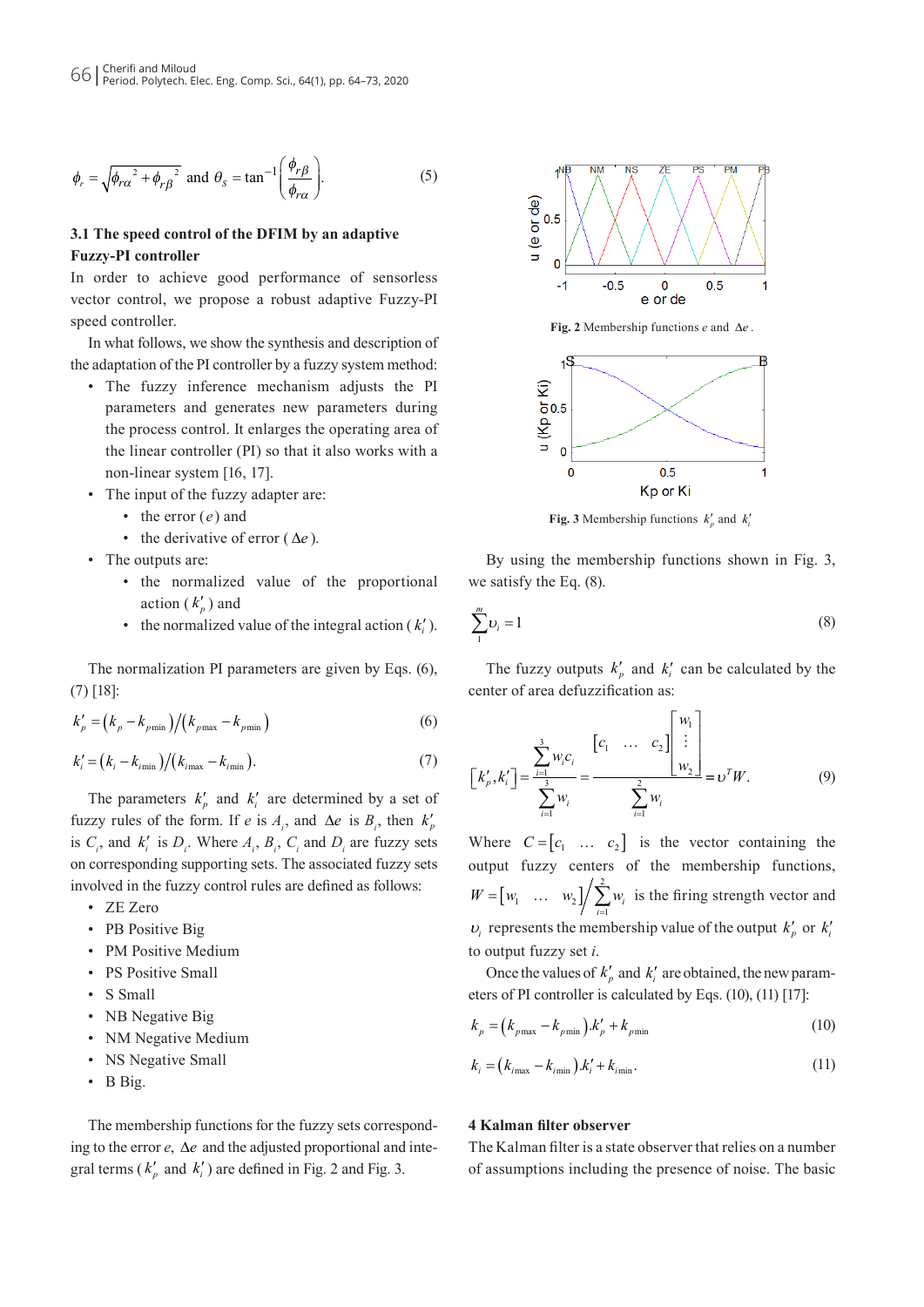principle of the Kalman filter is the minimization, variance of state-based estimation measurement error.

The Kalman filter can be expressed by Eqs. (12), (13) [19]:

$$
\frac{d}{dt}x = Ax + Bu + U(t) \cdot w(t)
$$
 (System equation) (12)

$$
y = Cx + v(t)
$$
 (Measurement equation) (13)

where

 $U(t)$  = weight matrix of noise

 $v(t)$  = noise matrix of output model (measurement noise)  $w(t)$  = noise matrix of state model (system noise)

 $U(t)$ ,  $v(t)$ , and  $w(t)$  are assumed to be stationary,

white Gaussian noise and their expectation values are zero.

The covariance matrices (*Q*) and (*R*) of this noise are defined as

$$
Q = \text{convariance} \ (w) = E\{ww'\} \tag{14}
$$

where  $E\{\}$  denotes the expected value.

The basic scheme of the Kalman filter is given in the Fig. 4.

$$
R = \text{convariance} \ (v) = E\{vv'\} \tag{15}
$$

The state equations of the Kalman filter can be performed by Eq. (16):

$$
\dot{\hat{x}} = (A - KC)\hat{x} + Bu + Ky.
$$
\n(16)

The Kalman filter matrix is based on the covariance of the noise and denoted by *K*. The measure of quality of the observation is expressed by Eq. (17):

$$
L_x = \sum E\{ [x(k) - (k)]^T [x(k) - \hat{x}(k)] \} = \min.
$$
 (17)

The value of *K* should be such that as to minimize  $L<sub>x</sub>$ . The result of *K* is a recursive algorithm for the discrete time case. The discrete form of Kalman filter may be written by Eqs. (18)-(22) [20]:

1. System state estimation

$$
x(k+1) = x(k) + K(k)(y(k) - \hat{y}(k))
$$
 (18)

2. Renew of the error covariance matrix

$$
P(k+1) = P(k) - K(k)h^{T}(k+1)P(k)
$$
 (19)

3. Calculation of Kalman filter gain matrix

$$
K(k+1) = P^*(k+1)h^T(k+1)
$$
  

$$
[h(k+1)P^*(k+1)h^T(k+1)+R]^{-1}
$$
 (20)

4. Prediction of state matrix

$$
f(k+1) = \frac{\partial}{\partial x} (A_d x + B_d y)|_{x = \hat{x}(k+1)}
$$
 (21)



**Fig. 4** The basic configuration of the Kalman filter observer

5. Estimation of error covariance matrix

$$
P^*(k+1) = f(k+1)\hat{P}(k)f^T(k+1) + Q.
$$
 (22)

Discretization of Eq. (12) and Eq. (13) yields

$$
x(k+1) = A_d(k)x(k) + B_d(k)u(k)
$$
 (23)

$$
y(k) = C_d(k)x(k)
$$
 (24)

where  $K(k)$  is the feedback matrix of the Kalman filter.

 $K(k)$  gains matrix calculates how the state vector of the Kalman filter is updated when the output of the model is compared with the actual output of the system. The EKF is a recursive optimum stochastic state estimator which can be used for the joint state and parameter estimation of a non-linear dynamic system in real time by using noisy monitored signals that are disturbed by random noise.

An extended DFIM model is obtained and the rotor speed is considered as an extended state. The discrete DFIM model defined in Eq. (23) and Eq. (24) can be implemented in the Extended Kalman Filter algorithm. The block diagram of the EKF estimator is shown in Fig. 5.

The input and output matrices of the discrete system are denoted by  $A_d$ ,  $B_d$ , and  $C_d$ , while the state and the output of the discrete system are denoted by  $x(k)$  and  $y(k)$ .

The discrete model of the DFIM can be given by Eq. (25) [19, 20]:

$$
x(k+1) = f(x(k), u(k)) + w(k) = A_d x(k) + B_d u(k) + w(k)
$$
  

$$
y(k) = h(x(k)) + V(k) = C_d x(k) + V(k).
$$
 (25)

Where  $w(k)$  is the measurement noise and  $V(k)$  is the process noise.

The state vector is chosen to be

$$
A_d = e^{AT_s} \approx I - AT_s
$$
  
\n
$$
B_d = \int_0^T e^{A_t} B d\tau \approx BT_s.
$$
  
\n
$$
C_d = C
$$
\n(26)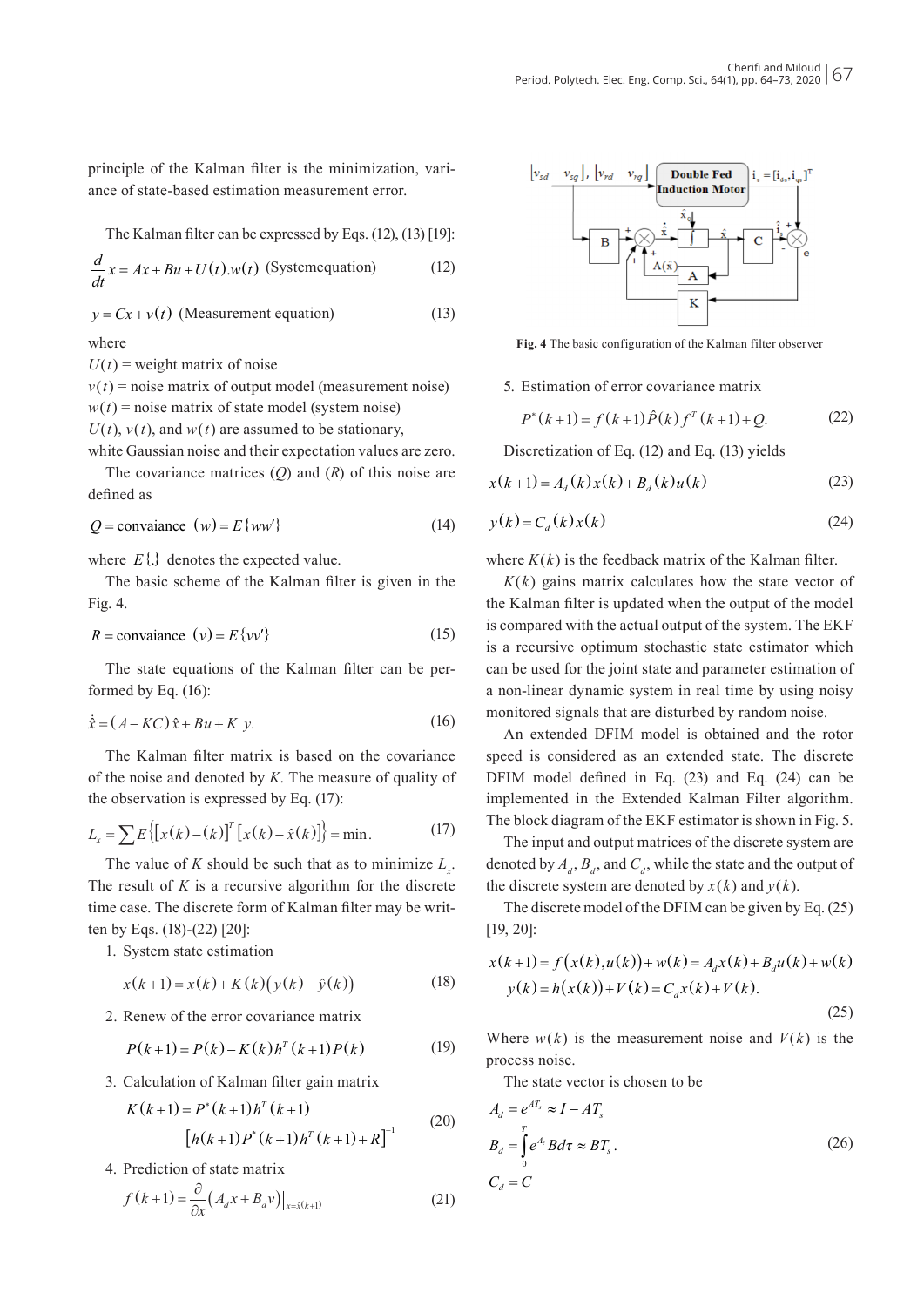#### **4.1 Application of Kalman filter extended to DFIM**

Now, we will proceed to the equation of states of the model of the machine that will be used to design our observer, it is necessary to take a reference axis related to the stator, so:

$$
X = \begin{bmatrix} i_{sa} & i_{s\beta} & \phi_{ra} & \phi_{r\beta} \end{bmatrix}^T;
$$
\n
$$
U = \begin{bmatrix} v_{sa} & v_{s\beta} & v_{ra} & v_{r\beta} \end{bmatrix}^T;
$$
\n
$$
B = \begin{bmatrix} \frac{1}{\sigma L_s} & 0 & K & 0 \\ 0 & \frac{1}{\sigma L_s} & 0 & K \\ 0 & 0 & 1 & 0 \\ 0 & 0 & 0 & 1 \end{bmatrix}.
$$

The state equations can be written by Eq. (27):

$$
\begin{cases}\ni_{s\alpha} = -\lambda i_{s\alpha} + \omega_s i_{s\beta} + \frac{K}{T_r} \phi_{r\alpha} + \omega \cdot K \phi_{r\beta} + \frac{1}{\sigma L_s} v_{s\alpha} + K v_{s\alpha} \\
i_{s\beta} = -\omega_s i_{s\beta} - \lambda i_{s\beta} - \omega \cdot K \phi_{r\alpha} + \frac{K}{T_r} \phi_{r\beta} + \frac{1}{\sigma L_s} v_{s\beta} + K v_{s\beta} \\
\phi_{r\alpha} = \frac{L_m}{T_r} i_{s\alpha} - \frac{1}{T_r} \phi_{r\alpha} + \omega \cdot \phi_{r\beta} + v_{r\alpha} \\
\phi_{r\beta} = \frac{L_m}{T_r} i_{s\beta} - \omega \cdot \phi_{r\alpha} - \frac{1}{T_r} \phi_{r\beta} + v_{r\beta}\n\end{cases}
$$
\n(27)

with

$$
T_r = \frac{L_r}{R_r}; \ T_s = \frac{L_s}{R_s}; \ \lambda = \frac{1}{\sigma T_r}; \ K = \frac{L_m}{\sigma L_s L_r}.
$$

The extended model of the machine in the repository linked to the stator is written:

$$
f = \begin{bmatrix} -\lambda x_1 + \omega_s x_2 + \frac{K}{T_r} x_3 + K \omega x_4 + \frac{1}{\sigma L_s} v_{sa} + K v_{sa} \\ -\lambda x_2 + \omega_s x_2 - K \omega x_3 + \frac{K}{T_r} x_4 + \frac{1}{\sigma L_s} v_{s\beta} + K v_{s\beta} \\ \frac{L_m}{T_r} x_1 - \frac{1}{T_r} x_3 + \omega x_4 + v_{ra} \\ \frac{L_m}{T_r} x_2 - \omega x_3 - \frac{1}{T_r} x_4 + v_{r\beta} \\ 0 \end{bmatrix} .
$$
 (28)

The stator voltages and states are:

 $U = \begin{bmatrix} v_{sa} & v_{s\beta} & v_{ra} & v_{r\beta} \end{bmatrix}^T$  $X = \begin{bmatrix} x_1 & x_2 & x_3 & x_4 & x_5 \end{bmatrix}^T$  $i_{s\alpha}$   $i_{s\beta}$   $\phi_{r\alpha}$   $\phi_{r\beta}$   $\omega_r$  $=\begin{bmatrix} i_{s\alpha} & i_{s\beta} & \phi_{r\alpha} & \phi_{r\beta} & \omega_r \end{bmatrix}^T.$ 



The Jacobian matrix  $(F)$  is deduced by Eq. (29):

$$
F = \begin{bmatrix} 1-t_e.\lambda & t_e.\omega_s & t_e.\frac{K}{T_r} & t_eK.\omega & t_e.K.\phi_{r\beta} \\ t_e.\omega_s & 1-t_e.\lambda & -t_eK.\omega & t_e.\frac{K}{T_r} & -t_e.K.\phi_{r\alpha} \\ t_e.\frac{L_m}{T_r} & 0 & 1-t_e.\frac{1}{T_r} & +t_e.\omega & +t_e.\phi_{r\beta} \\ 0 & t_e.\frac{L_m}{T_r} & -t_e.\omega & 1-t_e.\frac{1}{T_r} & -t_e.\phi_{r\alpha} \\ 0 & 0 & 0 & 0 & 1 \end{bmatrix}.
$$
 (29)

The important and difficult part in the design of the full order EKF is choosing the proper values for the covariance matrices (*Q*) and (*R*). The change of values of covariance matrices affects both the dynamic and steady-state.

In order to have a good performance, to insure better stability, convergence time and considerable rapidity of the EKF, the chosen values for the covariance matrices (*Q*), (*R*) and (*P*) can be initialized and adjusted as

$$
P = diag\begin{bmatrix} 0.1 & 0.1 & 1e^{-3} & 1e^{-3} & 60 \end{bmatrix}
$$
  

$$
Q = diag\begin{bmatrix} 0.01 & 0.01 & 1e^{-3} & 1e^{-3} & 1e^{-2} \end{bmatrix}
$$
  

$$
R = [2.5 \quad 2.5].
$$

#### **5 Simulation result and discussion**

In order to evaluate the performance of the full order Extended Kalman Filter estimation algorithm and therefore the overall drive system performance, we subjected our system to various simulation tests for direct oriented rotor flux control (Fig. 6).

The main parameters of this simulation are summarized as follows:

- sampling frequency 1.8 kHz;
- the DC voltage  $U_{\text{DC}}$  = 500 V.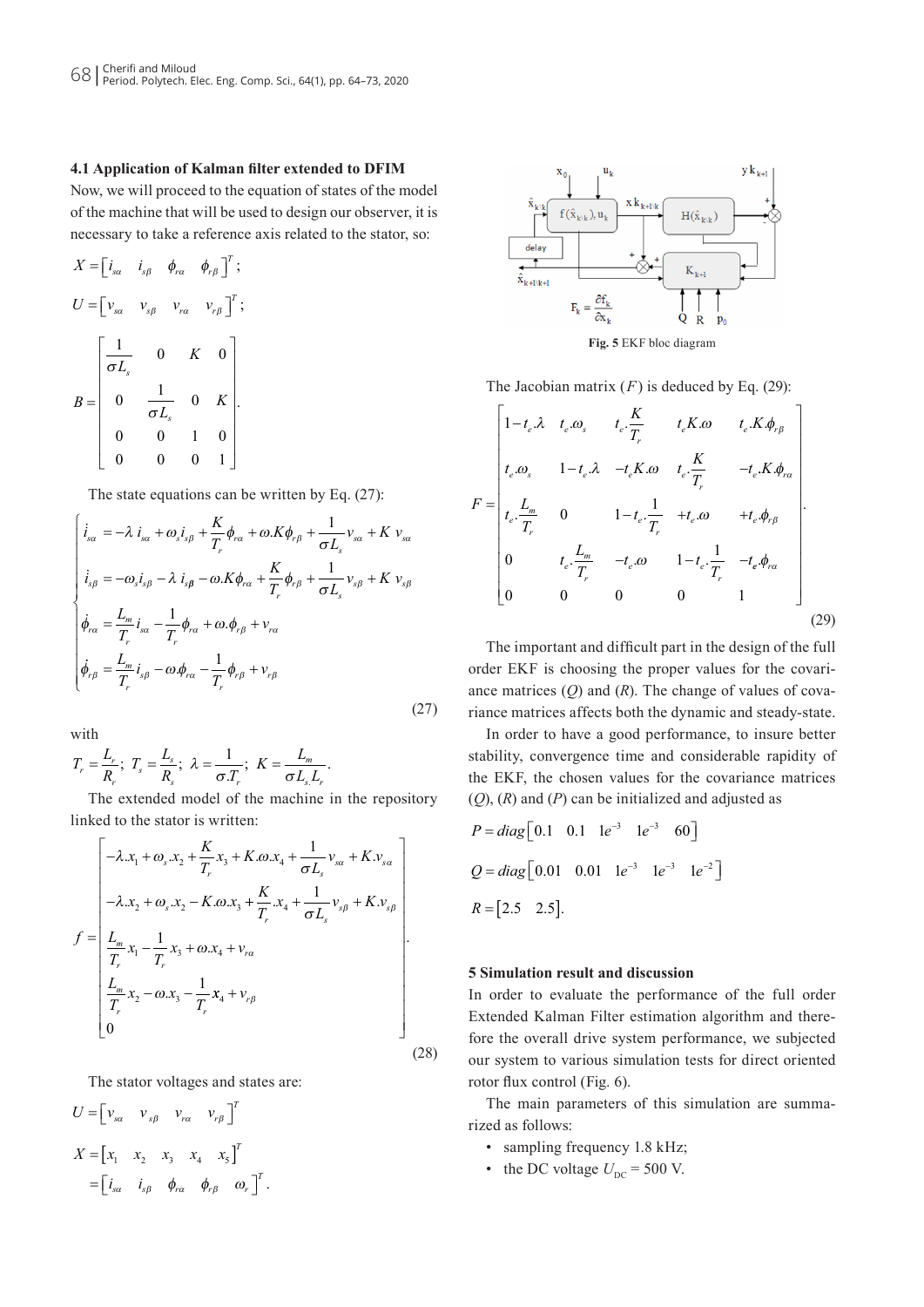

**Fig. 6** Block diagram of sensorless direct vector control of DFIM using a full order EKF Observer

This scheme (Fig. 6) consists of a DFIM powered by two PWM voltage inverters, a Direct Field Oriented Control block in which there is an adaptive Fuzzy-PI speed controller, PI type current and flux controllers as well, a transformation block of three-phase quantities to two-phase magnitudes, an observer on the Extended Kalman Filter.

The first test (Fig. 7) concerns a no-load starting of the motor with a reference speed  $\omega_{ref} = 250 \text{ rad/s}$  and a nominal load disturbance torque (10 N.m) is suddenly applied

between 1 sec and 2 sec, followed by a consign inversion (−250 rad/s) at 2.5 s, this test has for object the study of controller behaviors in pursuit and in regulation.

It can be seen that the estimate of the rotational speed is almost perfect (Fig. 7 (a)). The estimated speed follows perfectly the real speed with a static error equal to zero (Fig. 5 (b)). We also notice that there is good sensitivity to load disturbances is observed, with a relatively low rejection time because of the use of a strong and robust control loop by the adaptive Fuzzy-PI controller.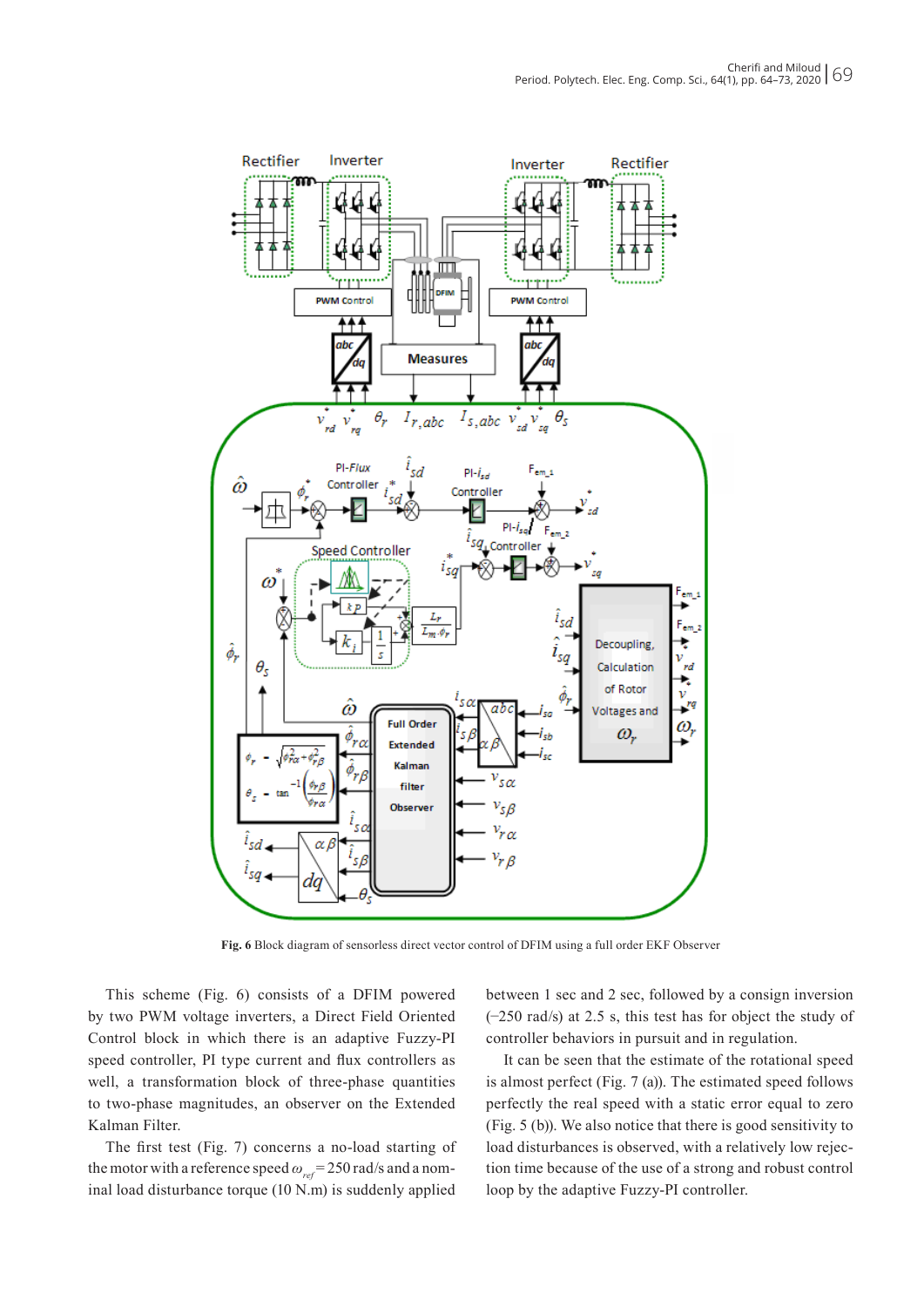

**Fig. 7** Simulation waveforms of proposed sensorless control drives: Reference, Mesure and Estimated Rotor speed, Speed Error, Stator Flux, Rotor Flux, Rotor Flux Error, Electromagnetic torque waveform.

Fig. 7 (c) shows the electromagnetic torque waveform in the case of sensorless DFIM with adaptive Fuzzy-PI speed based on Direct Field Oriented Control.

We clearly see an excellent orientation of the rotor flux on the direct axis (Fig. 7 (d)), during the changes of the setpoints, and in particular during the inversion of rotation, the change of direction of the torque does not degrade the orientation of the fluxes. We also note a perfect continuation of the components of the rotor flux estimated at their corresponding real components (Fig. 7 (e)).

## **5.1 The rotor resistance variation test**

In order to study the influence of parametric variations on the behavior of the EKF-based speed sensorless vector control, we introduced a variation of  $+50\%$  of  $R_r$  in the first test, we obtained the results as shown in Fig. 8 whose membership functions of adaptive Fuzzy-PI are detailed in Tables 1 and 2.

According to the result of Fig. 8, we note that the increase in resistance did not affect the accuracy of

| <b>Table 1</b> Fuzzy rules base for computing $k'_p$ |  |
|------------------------------------------------------|--|
|------------------------------------------------------|--|

| $\boldsymbol{e}$<br>$\Delta e$ | NB | <b>NM</b> | <b>NS</b> | ZE | <b>PS</b> | <b>PM</b> | PB |
|--------------------------------|----|-----------|-----------|----|-----------|-----------|----|
| NB                             | B  | B         | B         | B  | B         | B         | B  |
| <b>NM</b>                      | S  | B         | B         | B  | B         | B         | S  |
| <b>NS</b>                      | S  | S         | B         | B  | B         | S         | S  |
| ZE                             | S  | S         | S         | B  | S         | S         | S  |
| PS                             | S  | S         | B         | B  | B         | S         | S  |
| <b>PM</b>                      | S  | B         | B         | B  | B         | B         | S  |
| PB                             | B  | B         | B         | B  | B         | B         | B  |

## **Table 2** Fuzzy rules base for computing *k*<sup>'</sup>

| e<br>$\Delta e$ | NB | <b>NM</b> | <b>NS</b> | ZE | <b>PS</b> | <b>PM</b> | PB |
|-----------------|----|-----------|-----------|----|-----------|-----------|----|
| NB              | B  | B         | B         | B  | B         | B         | B  |
| <b>NM</b>       | B  | S         | S         | S  | S         | S         | B  |
| <b>NS</b>       | B  | B         | S         | S  | S         | B         | B  |
| ZE              | B  | B         | B         | S  | B         | B         | B  |
| PS              | B  | B         | S         | S  | S         | B         | B  |
| <b>PM</b>       | B  | S         | S         | S  | S         | S         | B  |
| PB              | B  | B         | B         | B  | B         | B         | B  |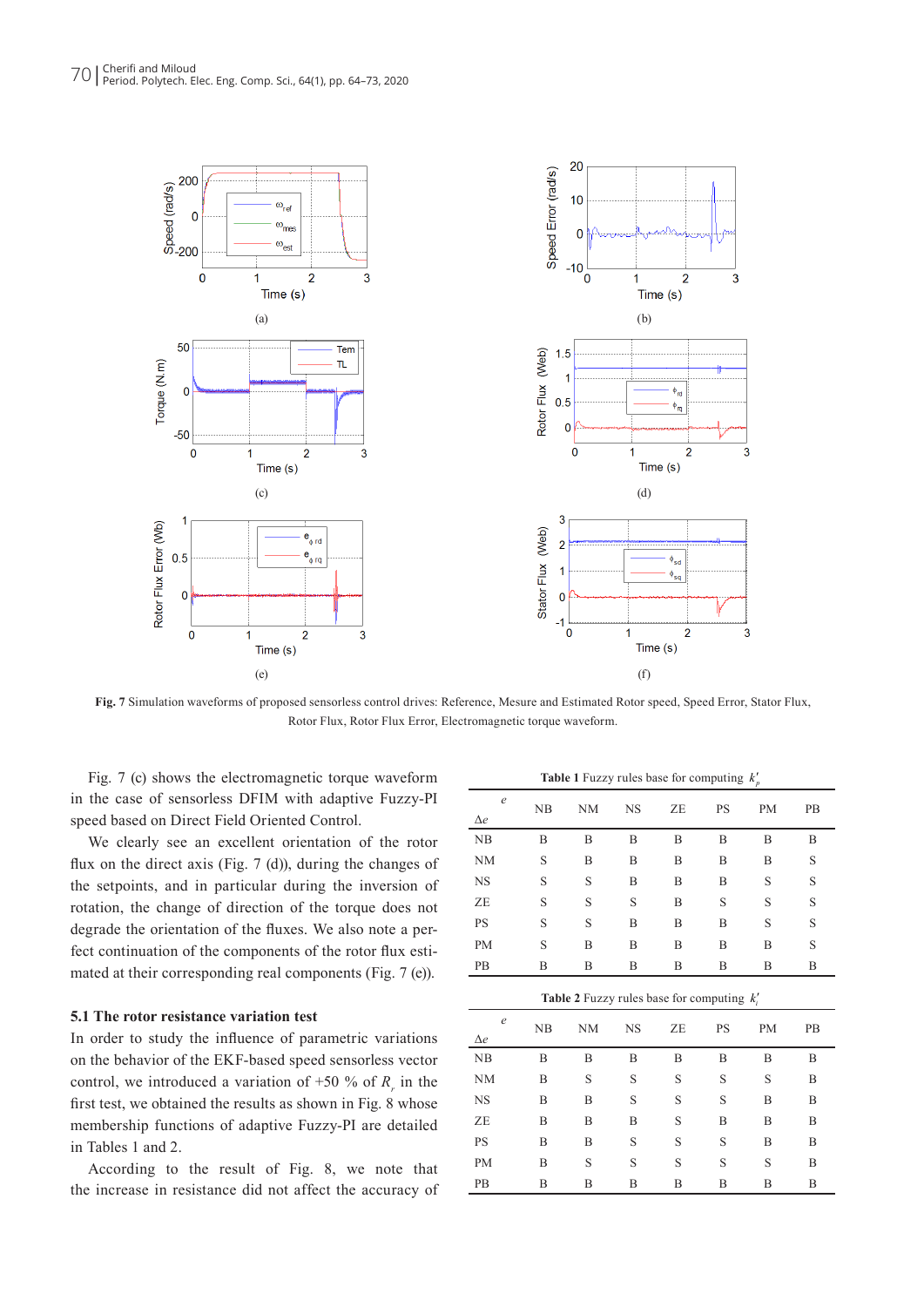

**Fig. 8** Simulation results of proposed sensorless control drives under a load change and with rotor resistance increased sharply by 50 % from rated value

the observer and the estimation of the rotational speed, we clearly see that the estimated speed perfectly follows its reference. An increase of the rotor resistance gives best performances.

The results of the speed control have shown that the control with adaptive Fuzzy-PI controller ensures good performance even in the presence of parametric variations and external disturbances (load disturbance torque).

As we see in this result, the increase in resistance did not affect the accuracy and orientation of the rotor flux, which proves the robustness of the proposed controller. According to these results, we can say and in general, we obtained the same performance as the previous test with the nominal rotor resistance.

# **5.2 The stator resistance variation test**

For a nominal value of  $R_r$ , the stator resistance  $R_s$  is increased by +50 % of its nominal value, we obtained the results as shown in Fig. 9. The obtained results (Fig. 9) demonstrates that even if the stator resistance changes,



**Fig. 9** Simulation results of proposed sensorless control drives under a load change and with stator resistance increased sharply by 50 % from rated value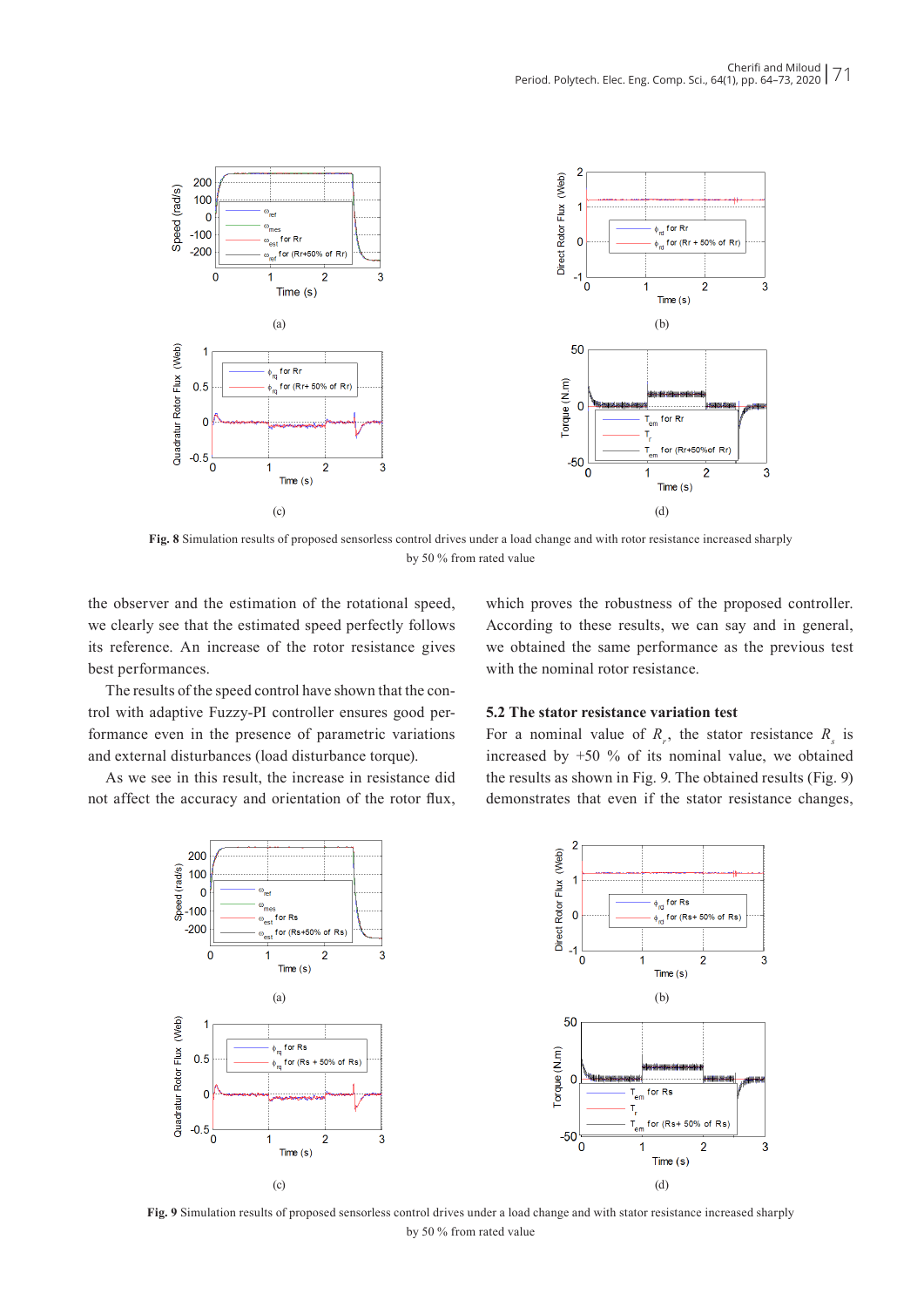the proposed full order Extended Kalman Filter Observer gives a good estimate of the speed. This result shows also that using adaptive Fuzzy-PI controller performs a better control in terms of robustness

#### **6 Conclusion**

In this paper, adaptive Fuzzy-PI controller was employed to solve different drawbacks of the conventional PI controllers and to obtain the better performance from the DFIM motor mode in a speed control also make it insensitive to

#### **References**

[1] Karthikeyan, A., Nagamani, C., Chaudhury, A. B. R. "An implicit sensorless position/speed estimator for the speed control of a Doubly Fed Induction motor", In: Innovative Smart Grid Technologies (ISGT) – India, ISGT2011-India, Kollam, Kerala, India, 2011, pp. 120–125.

<https://doi.org/10.1109/ISET-India.2011.6145367>

- [2] El Khil, S. K., Slama-Belkhodja, I., Pietrzak-David, M., De Fornel,B. "Design of rotor and stator converters for a Double Fed Induction Machine", In: 2006 IEEE International Symposium on Industrial Electronics**,** Montreal, Québec, Canada, 2006, pp. 2485–2491. <https://doi.org/10.1109/ISIE.2006.295963>
- [3] El Khil, S. K., Slama-Belkhodja, I., Pietrzak-David, M., de Fornel,B. "Sensorless Field Oriented Control of Doubly Fed Induction Speed Drive", In: EUROCON 2007 – The International Conference on "Computer as a Tool", Warsaw, Poland, 2007, pp. 1888–1895. <https://doi.org/10.1109/EURCON.2007.4400558>
- [4] Payam, A. F., Hashemnia, N., Kashiha A. "Robust Speed Sensorless Control of Doubly-fed Induction Machine Based on Input-output Feedback Linearization Control Using a Sliding-mode Observer", World Applied Sciences Journal, 10(11), pp. 1392–1400, 2010. [online] Available at : [https://www.idosi.org/wasj/wasj10\(11\)10/20.](https://www.idosi.org/wasj/wasj10(11)10/20.pdf) [pdf](https://www.idosi.org/wasj/wasj10(11)10/20.pdf) [Accessed: 19 April 2019]
- [5] Peresada, S., Tilli, A., Tonielli, A. "Indirect stator flux-oriented output feedback control of a doubly fed induction machine", IEEE Transactions on Control Systems Technology, 11(6), pp. 875–888, 2003.

<https://doi.org/10.1109/TCST.2003.819590>

- [6] El Ouanjli, N., Derouich, A., El Ghzizal, A., Chebabhi, A., Taoussi, M. "A comparative study between FOC and DTC controls of the Doubly Fed Induction Motor (DFIM)", In: 3rd International Conference on Electrical and Information Technologies (ICEIT'2017), Rabat, Morocco, 2017, pp. 1–6. <https://doi.org/10.1109/EITech.2017.8255302>
- [7] Ben Attous, D., Bekakra, Y. "Speed Control of a Doubly Fed Induction Motor using Fuzzy Logic Techniques", International Journal on Electrical Engineering and Informatics, 2(3), pp. 179–191, 2010. <https://doi.org/10.15676/ijeei.2010.2.3.2>
- [8] Soltani, J., Payam, A. F., Abbasian, M. A. "A Speed Sensorless Sliding-Mode Controller for Doubly-Fed Induction Machine Drives with Adaptive Backstepping Observer", In: 2006 IEEE International Conference on Industrial Technology, Mumbai, India, 2006, pp. 2725–2730. <https://doi.org/10.1109/ICIT.2006.372652>

parameter variations, and disturbances. sensorless speed operation increases reliability, reduces the complexity and the cost of the system, for all these reasons full order Extended Kalman Filter Observer is developed.

The simulation results prove that the proposed method give high the robustness quality. The optimal sensorless vector control is then obtained and the torque/current ratio is thus maintained at the maximum value corresponding to a given load torque and also in the case of variation of the parameters.

[9] Cherifi, D., Miloud, Y. "Speed Sensorless Control of a Doubly Fed Induction Motor Drives using MRAS Estimator", International Journal of Electrical Components and Energy Conversion, 4(1), pp. 1–12, 2018.

<https://doi.org/10.11648/j.ijecec.20180401.11>

- [10] Zerikat, M., Mechernene A., Chekroun, S. "High-performance sensorless vector control of induction motor drives using artificial intelligent technique", European Transactions on Electrical Power, 21(1), pp. 787–800, 2011. <https://doi.org/10.1002/etep.477>
- [11] Iacchetti, M. F., Carmeli, M. S., Dezza, F. C., Perini, R. "A speed sensorless control based on a MRAS applied to a double fed induction machine drive", Electrical Engineering, 91(6), pp. 337–345, 2010. <https://doi.org/10.1007/s00202-009-0144-8>
- [12] Alonge, F., D'Ippolito, F., Sferlazza, A. "Sensorless Control of Induction-Motor Drive Based on Robust Kalman Filter and Adaptive Speed Estimation", IEEE Transactions on Industrial Electronics, 61(3), pp. 1444–1453, 2014. <https://doi.org/10.1109/TIE.2013.2257142>
- [13] Lekhchine, S., Bahi, T., Aadlia, I., Layate, Z., Bouzeria, H. "Speed Control of Doubly Fed Induction Motor", Energy Procedia, 74, pp. 575–586, 2015. <https://doi.org/10.1016/j.egypro.2015.07.758>
- [14] Cifci, A., Uyaroglu, Y., Birbas, S. "Direct Field Oriented Controller Applied to Observe Its Advantages over Scalar Control", Electronics and Electrical Engineering, 119(3), pp. 15–18, 2012. <https://doi.org/10.5755/j01.eee.119.3.1355>
- [15] Mohanty, K. B. "Sensorless Sliding Mode Control of Induction Motor Drives", In: TENCON 2008 – 2008 IEEE region 10 Conference, Hyderabad, India, 2008, pp. 1–6. <https://doi.org/10.1109/TENCON.2008.4766709>
- [16] Bousserhane, I. K, Hazzab, A., Rahli, M., Kamli, M., Mazari, B. "Adaptive PI Controller using Fuzzy System Optimized by Genetic Algorithm for Induction Motor Control", In: 2006 IEEE International Power Electronics Congress, Puebla, Mexico, 2006, pp. 1–8. <https://doi.org/10.1109/CIEP.2006.312162>
- [17] Laroussi, K., Zelmat, M., Rouff, M. "Implementation of a Fuzzy Logic System to Tune a PI Controller Applied to an Induction Motor", Advances in Electrical and Computer Engineering, 9(3), pp. 107–113, 2009.

<https://doi.org/10.4316/aece.2009.03019>